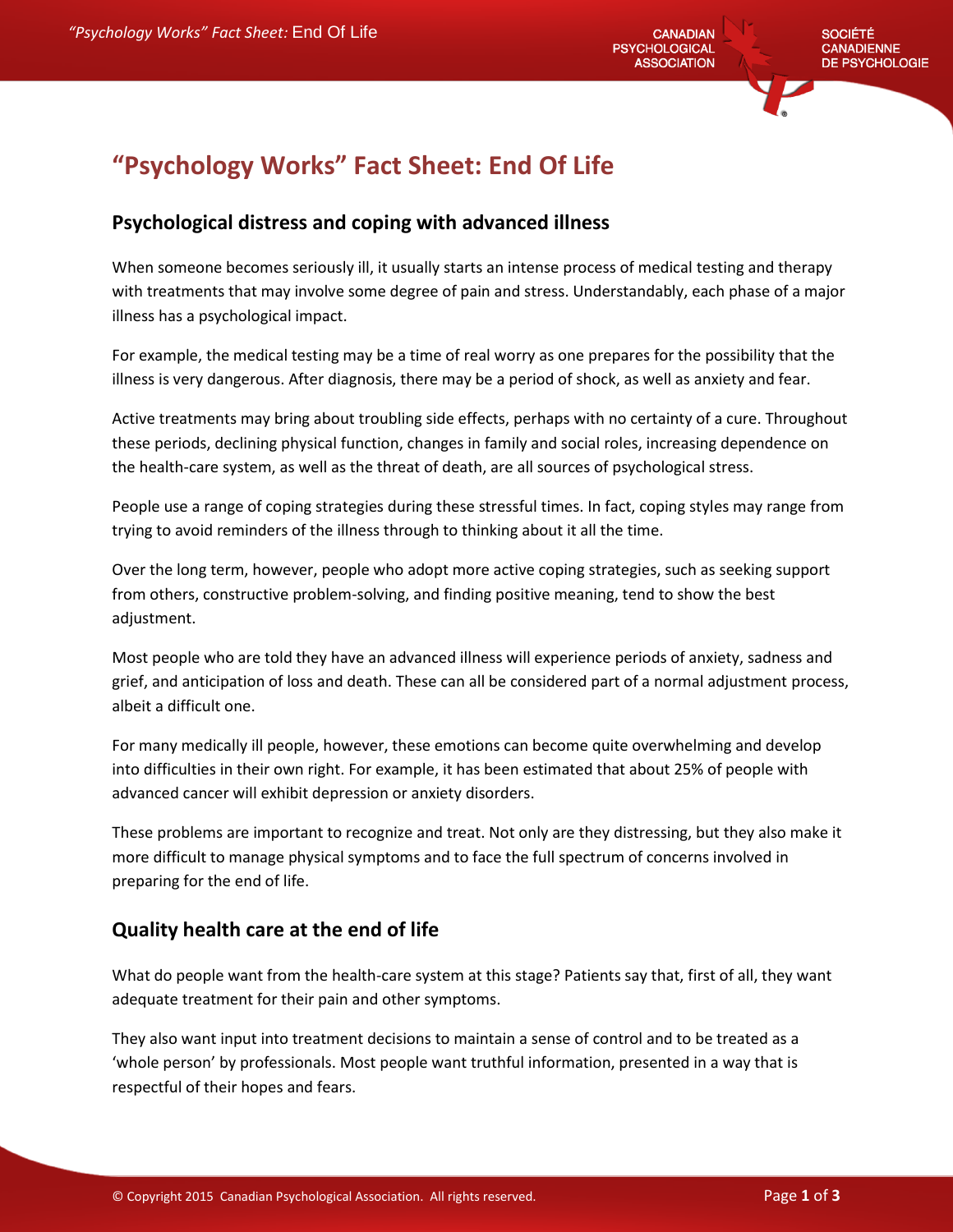**CANADIAN PSYCHOLOGICAL ASSOCIATION** 

They also want to be prepared for death, having achieved a sense of completion. They also want the burden of care to be lessened for their families while achieving a sense of closure to the relationships they will be leaving behind.

#### **How can psychologists help?**

The care of people with advanced illness is complex and often requires contributions from several different kinds of health professionals working collaboratively in a team, each bringing special skills. Psychologists can be involved in the following ways:

Stress Management: Different types of relaxation therapies may help to reduce arousal, aid in sleep, and achieve some mental distance from the stress of physical symptoms.

Problem-Solving: People with advanced illness have issues with declining health but they also have practical concerns such as arranging financial transitions, keeping their households running and supporting loved ones who also have to cope.

Some psychological interventions involve structured assistance in setting priorities, breaking problems down into manageable parts, and identifying solutions.

Counselling Support: Counselling can provide people with a non-judgmental, confidential relationship in which they can speak openly about any personal issues that may be troubling them, including fear, anger, guilt, distress around changes in appearance or function, or concerns about family members.

Family Therapy: Different families handle stress in different ways. In some, there may be a history of conflict. Others may have a general style of avoiding the expression of deep emotion.

Within a family, members may not all come to a sense of acceptance of a loved one's illness at the same time. In each case, family therapy could help to open up genuine communication and assist all members in facing their challenges together.

Psychotherapy: Different types of psychotherapy can be helpful for people with advanced illness.

Supportive-expressive psychotherapy encourages people to express and explore their deep-seated worries and concerns and helps them to identify their own personal ways of dealing with illness, and acknowledges efforts to live meaningfully in the time remaining. This is often done in a support-group format with other patients.

Cognitive-behavioural psychotherapy helps people to be realistic in their assessment of situations and to challenge themselves when their own negative thoughts start to become a major cause of distress.

It also encourages people to stay engaged in pleasurable activities as long as they are able, because achieving small goals could contribute to an ongoing sense of fulfillment.

Enhancing Meaning: A 'good death' means that symptoms were well controlled at the end of life but also that important psychological, social, and spiritual concerns were addressed.